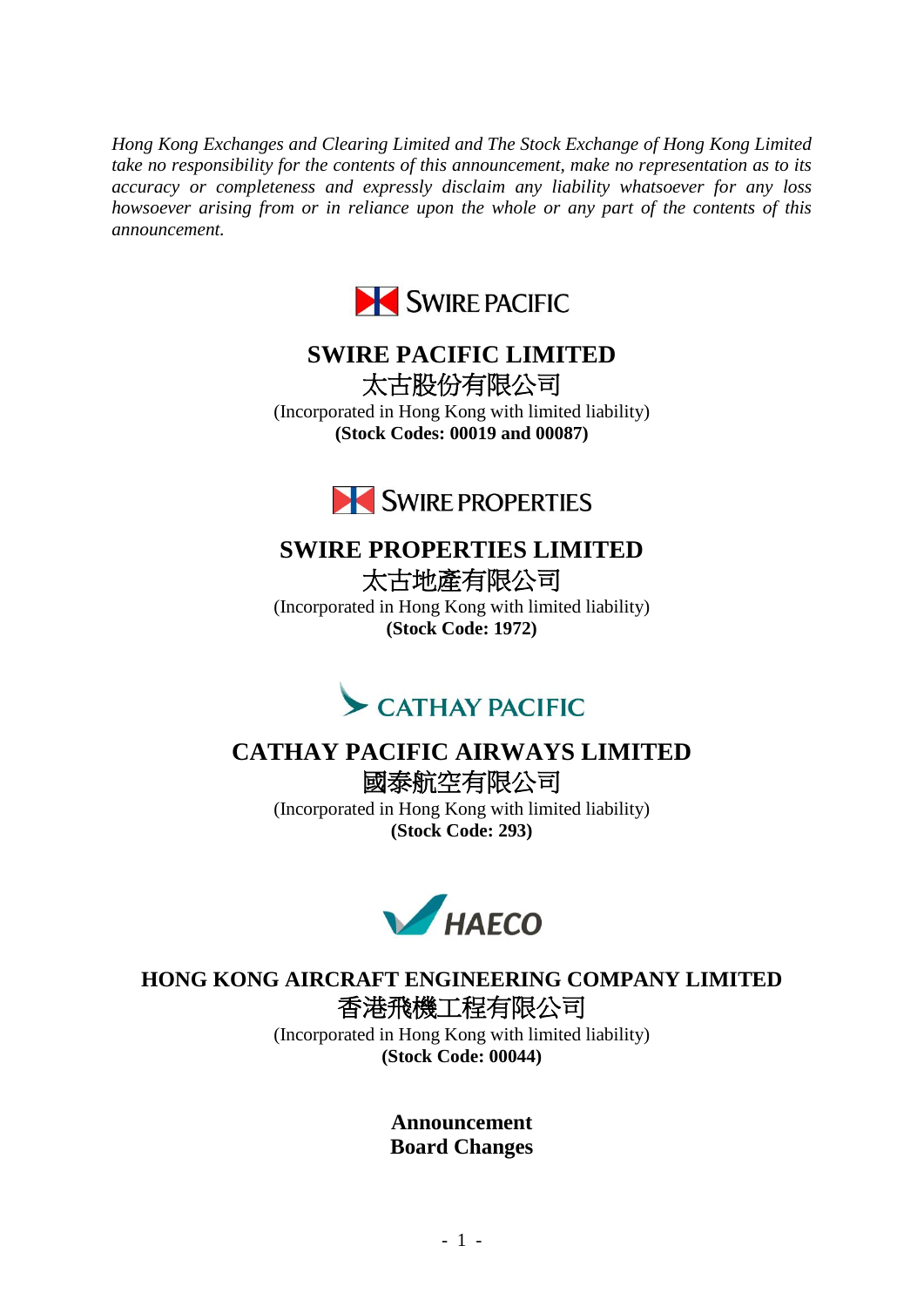This announcement deals with changes to the composition of the Boards of Directors of Swire Pacific Limited ("**Swire Pacific**"), Swire Properties Limited ("**Swire Properties**"), Cathay Pacific Airways Limited ("**Cathay Pacific**") and Hong Kong Aircraft Engineering Company Limited ("**HAECO**"). There are three sets of changes, two of which relate to Cathay Pacific and HAECO respectively and will take effect in May and June 2017. The third set of changes, which relates to persons with responsibility for financial matters and to all four companies, will take effect from 1st October 2017.

#### **The Cathay Pacific May and June 2017 Board Changes**

The following changes to the composition of the board of Cathay Pacific will take effect from 1st May 2017.

- Mr. CHU Kwok Leung Ivan, an Executive Director and the current Chief Executive of Cathay Pacific, will be re-designated as a Non-Executive Director (of Cathay Pacific) on his appointment as Chairman of John Swire & Sons (China) Limited. At the same time, he will step down as Chairman of Hong Kong Dragon Airlines Limited ("**Cathay Dragon**"), a wholly owned subsidiary of Cathay Pacific.
- Mr. Rupert Bruce Grantham Trower HOGG, an Executive Director and the current Chief Operating Officer of Cathay Pacific, will be appointed as Chief Executive Officer of Cathay Pacific. He will become Chairman of Cathay Dragon and will remain the chairman of the executive committee of Cathay Dragon.

The following changes to the composition of the board of Cathay Pacific will take effect from 1st June 2017.

- Mr. LOO Kar Pui Paul will be appointed as an Executive Director of Cathay Pacific on his appointment as Chief Customer and Commercial Officer of Cathay Pacific.
- Mr. Gregory Thomas Forrest HUGHES will be appointed as an Executive Director of Cathay Pacific on his appointment as Chief Operations and Service Delivery Officer of Cathay Pacific.
- Mr. Martin James MURRAY, an Executive Director of Cathay Pacific, will be retitled from Finance Director to Chief Financial Officer of Cathay Pacific but without any change in his responsibilities.
- Mr. YAU, Ying Wah (Algernon) will resign as an Executive Director of Cathay Pacific on his appointment as Director Service Delivery of Cathay Pacific. He will remain as Chief Executive Officer of Cathay Dragon.
- Upon the above changes taking effect, there will no longer be a Chief Operating Officer of Cathay Pacific.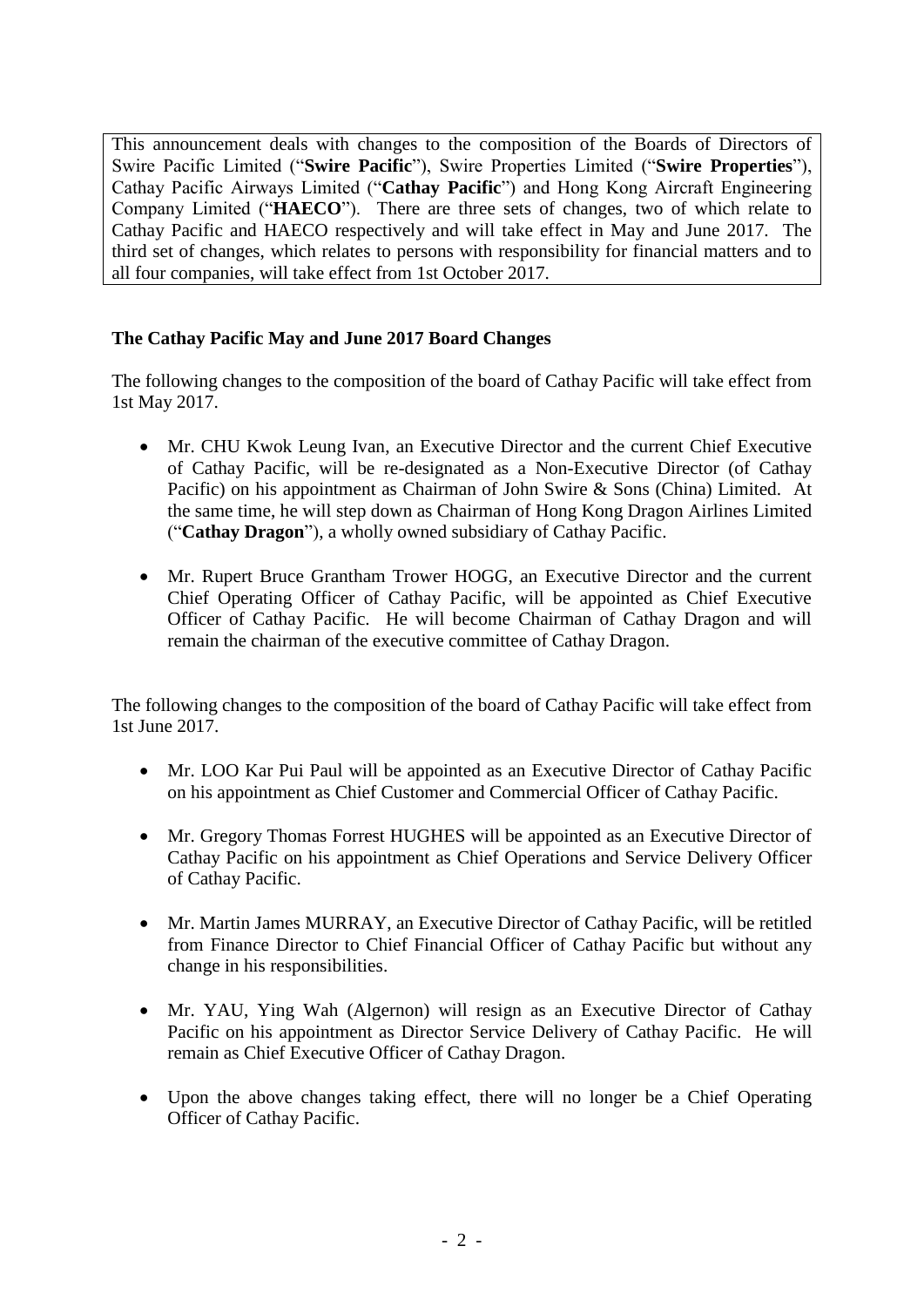Mr. CHU Kwok Leung Ivan has confirmed that he is not aware of any matter relating to his re-designation which needs to be brought to the attention of the shareholders of Cathay Pacific. Mr. Chu, aged 55, joined the John Swire & Sons Limited ("**Swire**") group in 1984 and has worked with the group in Hong Kong, Mainland China, Taiwan, Thailand and Australia. He has been a Director of Cathay Pacific since March 2011 and a Director of John Swire & Sons (H.K.) Limited ("**JSSHK**") and Swire Pacific since March 2014. He served as Chief Operating Officer of Cathay Pacific from March 2011 to March 2014 and has served as Chief Executive of Cathay Pacific since March 2014. He holds a Bachelor of Social Science degree from the University of Hong Kong and a Master of Commerce degree from the University of New South Wales.

Mr. Rupert Bruce Grantham Trower HOGG, aged 55, joined the Swire group in 1986 and has worked with the group in Hong Kong, Southeast Asia, Australia and the United Kingdom. He has been a Director of Cathay Pacific since March 2014 and a Director of JSSHK since December 2014. He has served as Chief Operating Officer of Cathay Pacific since March 2014 and is also Chairman of AHK Air Hong Kong Limited and a Director and chairman of the executive committee of Cathay Dragon. He holds a Master of Arts degree in History from Edinburgh University.

Mr. LOO Kar Pui Paul, aged 48, has been Director Corporate Development & IT of Cathay Pacific since June 2016. He was appointed Director Corporate Development of Cathay Pacific in August 2015 and his responsibilities were extended to include information technology in June 2016. Before becoming Director Corporate Development, he was General Manager China of Cathay Pacific. He joined Cathay Pacific in 1991 and has worked with Cathay Pacific in Hong Kong, Mainland China, Japan, the Middle East, the Philippines and Taiwan. He holds a Bachelor of Applied Science degree in Engineering from the University of Toronto and a Master of Business Administration degree from the University of Michigan.

Mr. Gregory Thomas Forrest HUGHES, aged 55, joined the Swire group in 1987 and worked with Cathay Pacific in Hong Kong, Korea, Indonesia, Japan and Australia from October 1989 to August 2009. He was seconded to John Swire & Sons Pty. Limited, Australia in August 2009, where he served as Commercial Director from August 2009 and also as Chief Operating Officer from August 2010 until September 2015. He has been a Director and has served as Group Director Components & Engine Services of HAECO since September 2015. He holds a Bachelor of Arts degree in Law from the University of Sydney.

Mr. YAU, Ying Wah (Algernon) has confirmed that he is not aware of any matter relating to his resignation that needs to be brought to the attention of the shareholders of Cathay Pacific. He has also confirmed that his resignation is due to reassignment of duties within Cathay Pacific and that he is not aware of any disagreement with the Board of Cathay Pacific. The Board of Cathay Pacific would like to express its gratitude to Mr. Yau for his outstanding contributions and wise counsel as a Director of Cathay Pacific during the period since his appointment as such on 7th September 2015 and offers its best wishes to him.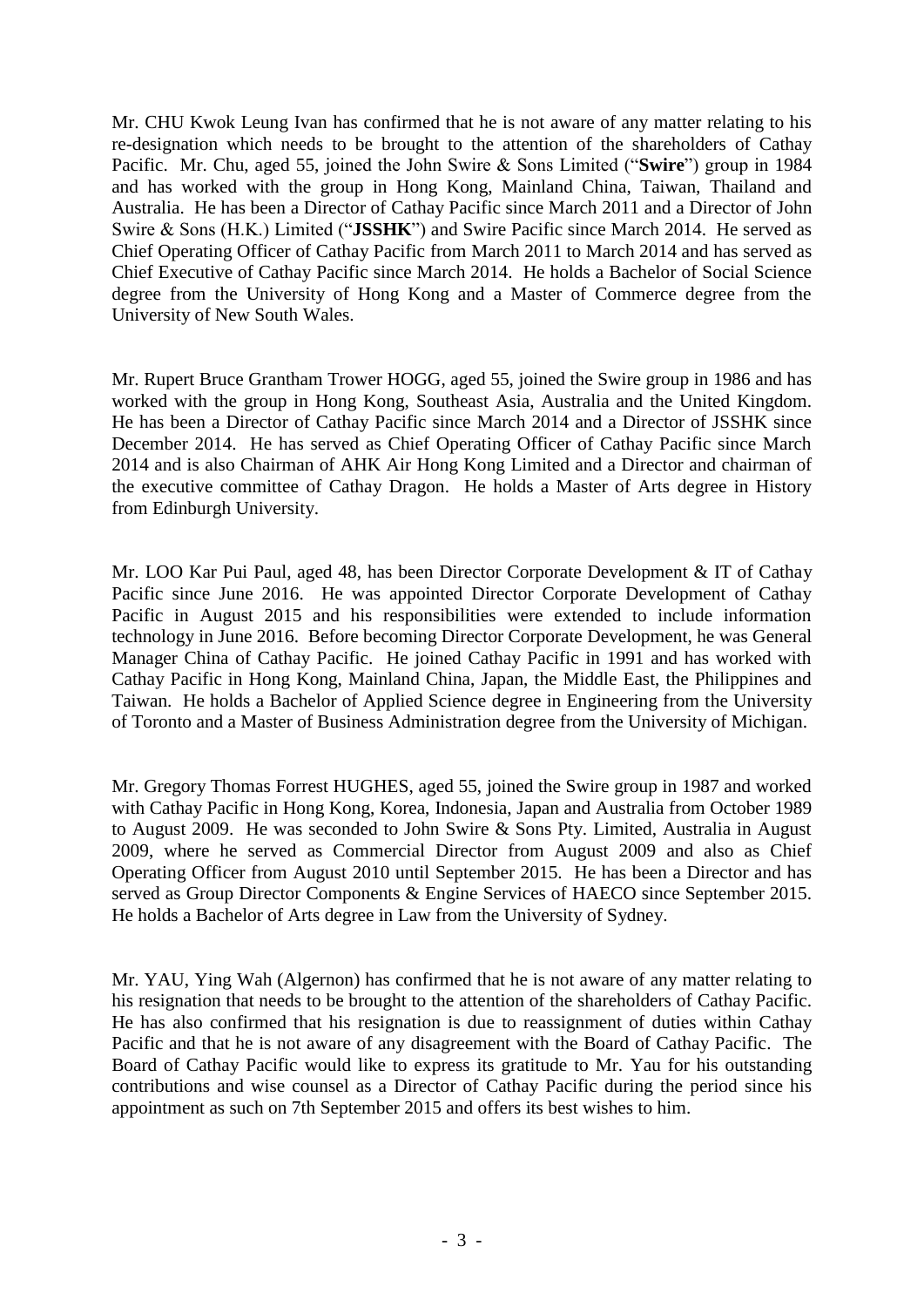In accordance with the Articles of Association of Cathay Pacific, Mr. CHU Kwok Leung Ivan and Mr. Rupert Bruce Grantham Trower HOGG will hold office as Directors of Cathay Pacific until the annual general meeting to be held in 2017 (and will then be eligible for reelection) and Mr. LOO Kar Pui Paul and Mr. Gregory Thomas Forrest HUGHES will hold office as Directors of Cathay Pacific until the annual general meeting to be held in 2018 (and will then be eligible for election); thereafter they will retire at the third annual general meeting following their re-election or (as the case may be) election by ordinary resolution and will be eligible for re-election. Each of Mr. Chu and Mr. Hogg has entered into, and each of Mr. Loo and Mr. Hughes will enter into, a letter of appointment, which constitutes a service contract, with Cathay Pacific for a term expiring on the date of the annual general meeting at which he will retire, which will be renewed for a term of three years upon each election or (as the case may be) re-election.

Mr. Chu, Mr. Hogg and Mr. Hughes are seconded to Cathay Pacific by the Swire group under the agreement for services referred to in Cathay Pacific's announcement dated 19th August 2016.

Mr. Chu, Mr. Hogg, Mr. Loo and Mr. Hughes do not have any interest (within the meaning of Part XV of the Securities and Futures Ordinance) in the shares of Cathay Pacific.

As stated above, Mr. Chu and Mr. Hogg are Directors of JSSHK and Mr. Chu is also a Director of Swire Pacific. JSSHK is a wholly-owned subsidiary within the Swire group and is the holding company of Swire Pacific, which holds 45% of the shares in Cathay Pacific. Except as so indicated and for the fact that they are employees of the Swire group, Mr. Chu, Mr. Hogg and Mr. Hughes do not have any relationship with any Director or the senior management of Cathay Pacific or with any substantial or controlling shareholder of Cathay Pacific. Mr. Loo does not have any relationship with any Director or the senior management of Cathay Pacific or with any substantial or controlling shareholder of Cathay Pacific.

Following his re-designation as a Non-Executive Director of Cathay Pacific, Mr. Chu is not entitled to receive any emolument or director's fee from Cathay Pacific.

The remuneration of senior managers employed by the Swire group and Cathay Pacific is aimed at attracting, motivating and retaining high-calibre individuals in a competitive international market. The emoluments of Mr. Hogg, Mr. Loo and Mr. Hughes are determined in accordance with this policy.

The annual salaries together with various allowances of Mr. Hogg, Mr. Loo and Mr. Hughes amount to HK\$4,197,867, HK\$2,667,442 and HK\$3,308,480 respectively. They are eligible to receive performance related discretionary bonuses and are also entitled to other benefits in kind and to participate in provident funds. Mr. Hogg and Mr. Hughes are provided with housing.

Save as disclosed above, there is no other information relating to Mr. Chu, Mr. Hogg, Mr. Loo and Mr. Hughes to be disclosed pursuant to Rule 13.51(2) of the Rules Governing the Listing of Securities on The Stock Exchange of Hong Kong Limited (the "**Listing Rules**") and there is no other matter which needs to be brought to the attention of the shareholders of Cathay Pacific.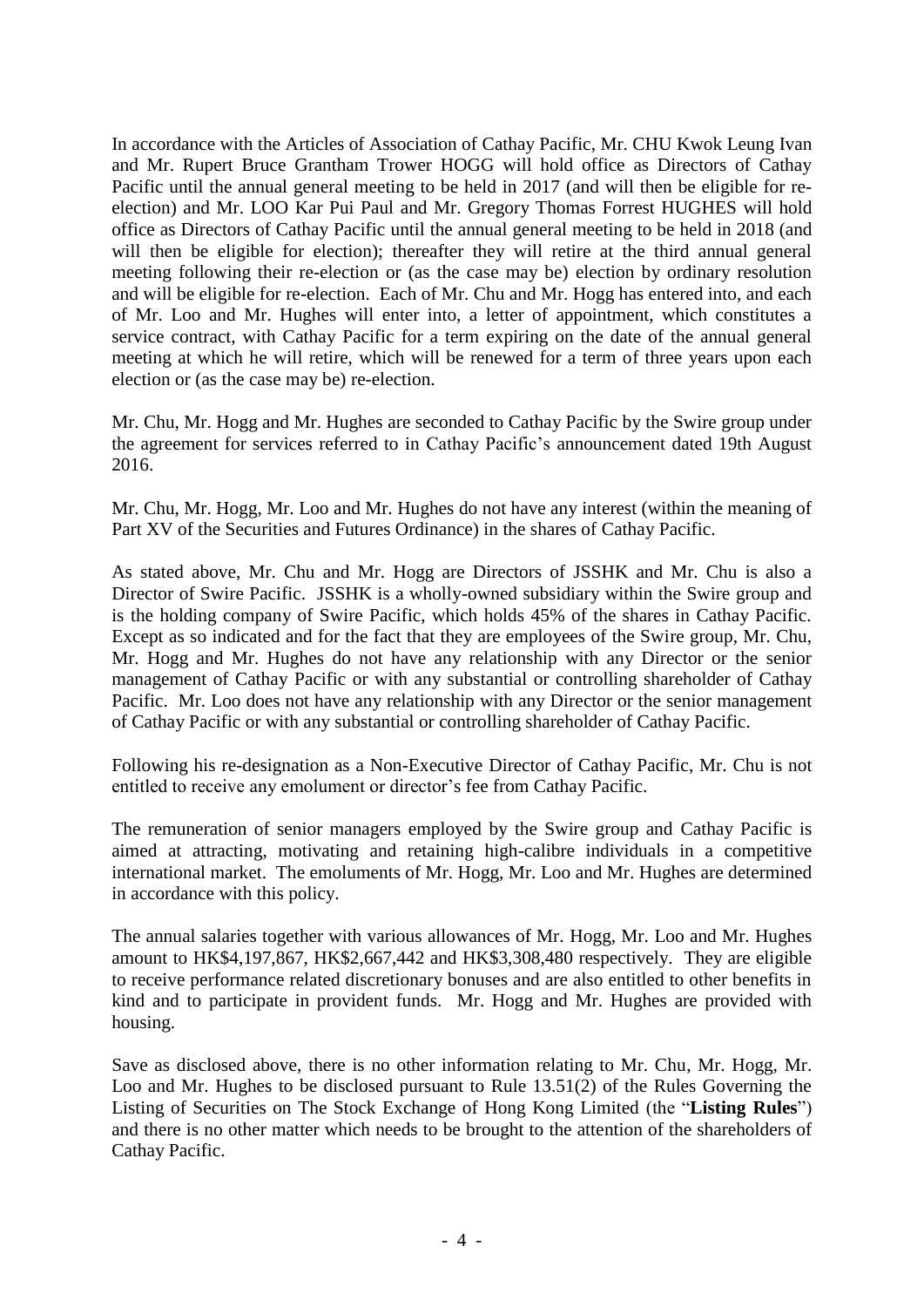#### **The HAECO June 2017 Board Changes**

The following changes to the composition of the board of HAECO will take effect from 1st June 2017.

- Mr. Gregory Thomas Forrest HUGHES, an Executive Director and the current Group Director Components & Engine Services of HAECO, will be re-designated as a Non-Executive Director of HAECO on his appointment as Chief Operations and Service Delivery Officer of Cathay Pacific.
- Mr. Christopher Patrick GIBBS, a Non-Executive Director of HAECO, will be redesignated as an Executive Director of HAECO on his cessation as Engineering Director of Cathay Pacific and his appointment as Group Director Components & Engine Services of HAECO in place of Gregory Thomas Forrest HUGHES.

Mr. Gregory Thomas Forrest HUGHES has confirmed that he is not aware of any matter relating to his re-designation which needs to be brought to the attention of the shareholders of HAECO. Mr. Hughes, aged 55, joined the Swire group in 1987 and worked with Cathay Pacific in Hong Kong, Korea, Indonesia, Japan and Australia from October 1989 to August 2009. He was seconded to John Swire & Sons Pty. Limited, Australia in August 2009, where he served as Commercial Director from August 2009 and also as Chief Operating Officer from August 2010 until September 2015. He has been a Director and has served as Group Director Components & Engine Services of HAECO since September 2015. He holds a Bachelor of Arts degree in Law from the University of Sydney.

Mr. Christopher Patrick GIBBS has confirmed that he is not aware of any matter relating to his re-designation which needs to be brought to the attention of the shareholders of HAECO. Mr. Gibbs, aged 55, joined the Swire group in 1992. He has been a Director of HAECO and Engineering Director of Cathay Pacific since January 2007 and was Alternate Director to Mr. Derek George CRIDLAND of HAECO from 24th June 1998 until 31st December 2006. He is a fellow of the Royal Aeronautical Society. He holds an honours degree in Aeronautical Engineering from Bristol University, a Master of Science degree in Aerospace Engineering from North Carolina State University and a Master of Business Administration degree from the London Business School.

In accordance with the Articles of Association of HAECO, Mr. Gregory Thomas Forrest HUGHES and Mr. Christopher Patrick GIBBS will hold office as Directors of HAECO until the annual general meeting to be held in 2019 and will then be eligible for re-election; thereafter they will retire at the third annual general meeting following their re-election by ordinary resolution and will be eligible for re-election. Each of Mr. Hughes and Mr. Gibbs has entered into a letter of appointment, which constitutes a service contract, with HAECO for a term expiring on the date of the annual general meeting at which he will retire, which will be renewed for a term of three years upon each re-election.

Mr. Hughes and Mr. Gibbs are seconded to HAECO by the Swire group under the agreement for services referred to in HAECO's announcement dated 19th August 2016.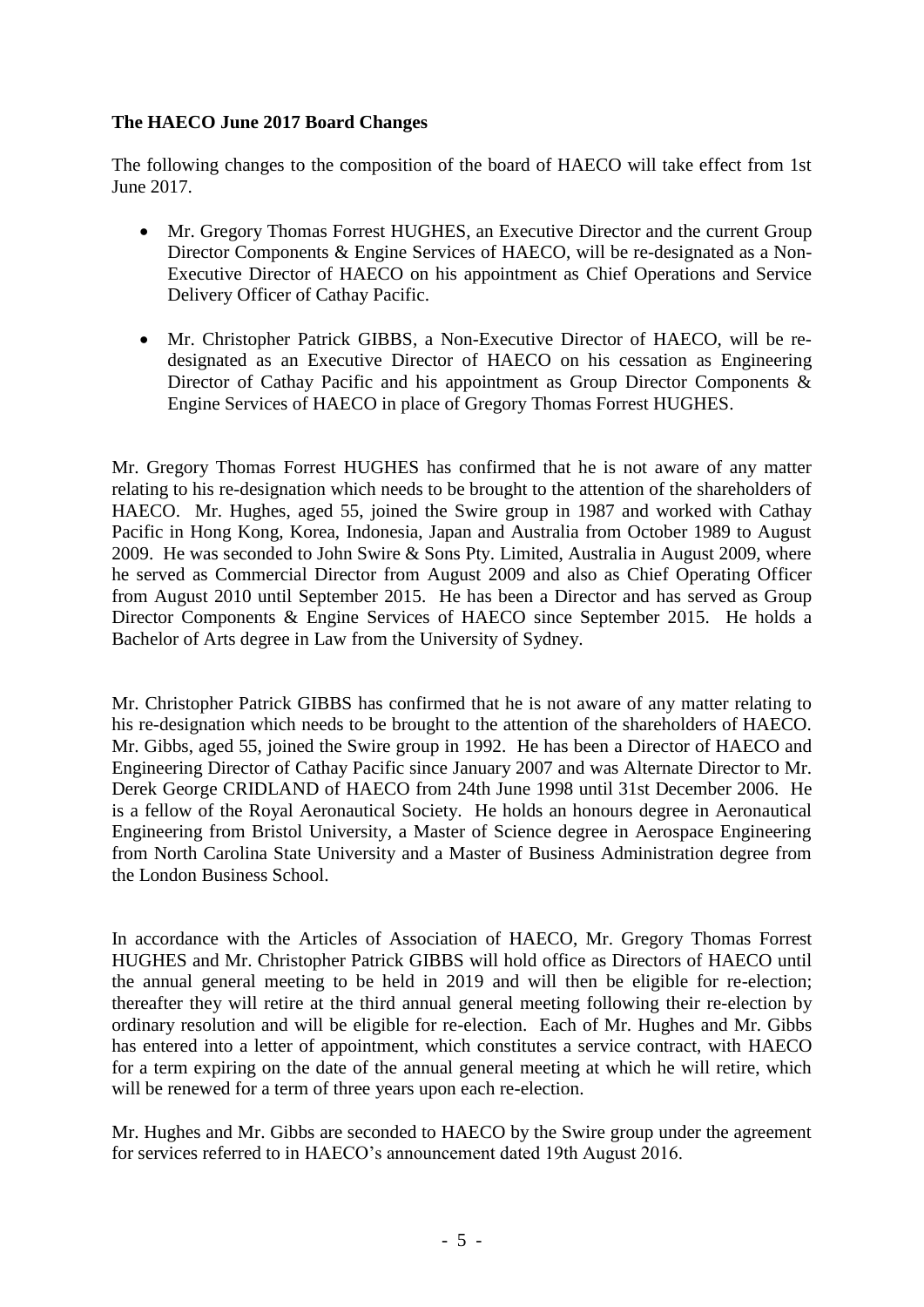Mr. Hughes and Mr. Gibbs do not have any interest (within the meaning of Part XV of the Securities and Futures Ordinance) in the shares of HAECO.

Swire is the holding company of Swire Pacific, which is a holding company of HAECO. Except for being employees of the Swire group, Mr. Hughes and Mr. Gibbs do not have any relationship with any Director or the senior management of HAECO or with any substantial or controlling shareholder of HAECO.

Following his re-designation as a Non-Executive Director of HAECO, Mr. Hughes is not entitled to receive any emolument or director's fee from HAECO.

The remuneration of senior managers employed by the Swire group is aimed at attracting, motivating and retaining high-calibre individuals in a competitive international market. The emoluments of Mr. Gibbs are determined in accordance with this policy.

The annual salary together with various allowances of Mr. Gibbs amounts to HK\$3,979,359. He is eligible to receive performance related discretionary bonuses and is also entitled to other benefits in kind and to participate in provident funds.

Save as disclosed above, there is no other information relating to Mr. Hughes and Mr. Gibbs to be disclosed pursuant to Rule 13.51(2) of the Listing Rules and there is no other matter which needs to be brought to the attention of the shareholders of HAECO.

#### **The October 2017 Board Changes**

The following changes to the composition of the boards of Swire Pacific, Swire Properties, Cathay Pacific and HAECO will take effect from 1st October 2017.

- Ms. LOW Mei Shuen Michelle will become the Finance Director of Swire Pacific and a Non-Executive Director of Cathay Pacific.
- Ms. LUNG Ngan Yee Fanny will become the Finance Director of Swire Properties and will cease to be a Director of HAECO.
- Ms. Rebecca Jane SHARPE will become the Group Director Finance of HAECO.
- On his retirement from the Swire group, Mr. Martin CUBBON will cease to be a Director of Swire Pacific, Swire Properties and Cathay Pacific.

Ms. Low, aged 56, joined the Swire group in 1987. She has been the Finance Director of Swire Properties since 2010.

Ms. Lung, aged 50, joined the Swire group in 1992. She was appointed Director Finance of HAECO in August 2010 and Group Director Finance of HAECO in June 2013.

Ms. Sharpe, aged 46, joined the Swire group in 2008. She has been the Finance Director of The China Navigation Company Pte. Limited, a wholly owned subsidiary of Swire, since 2013.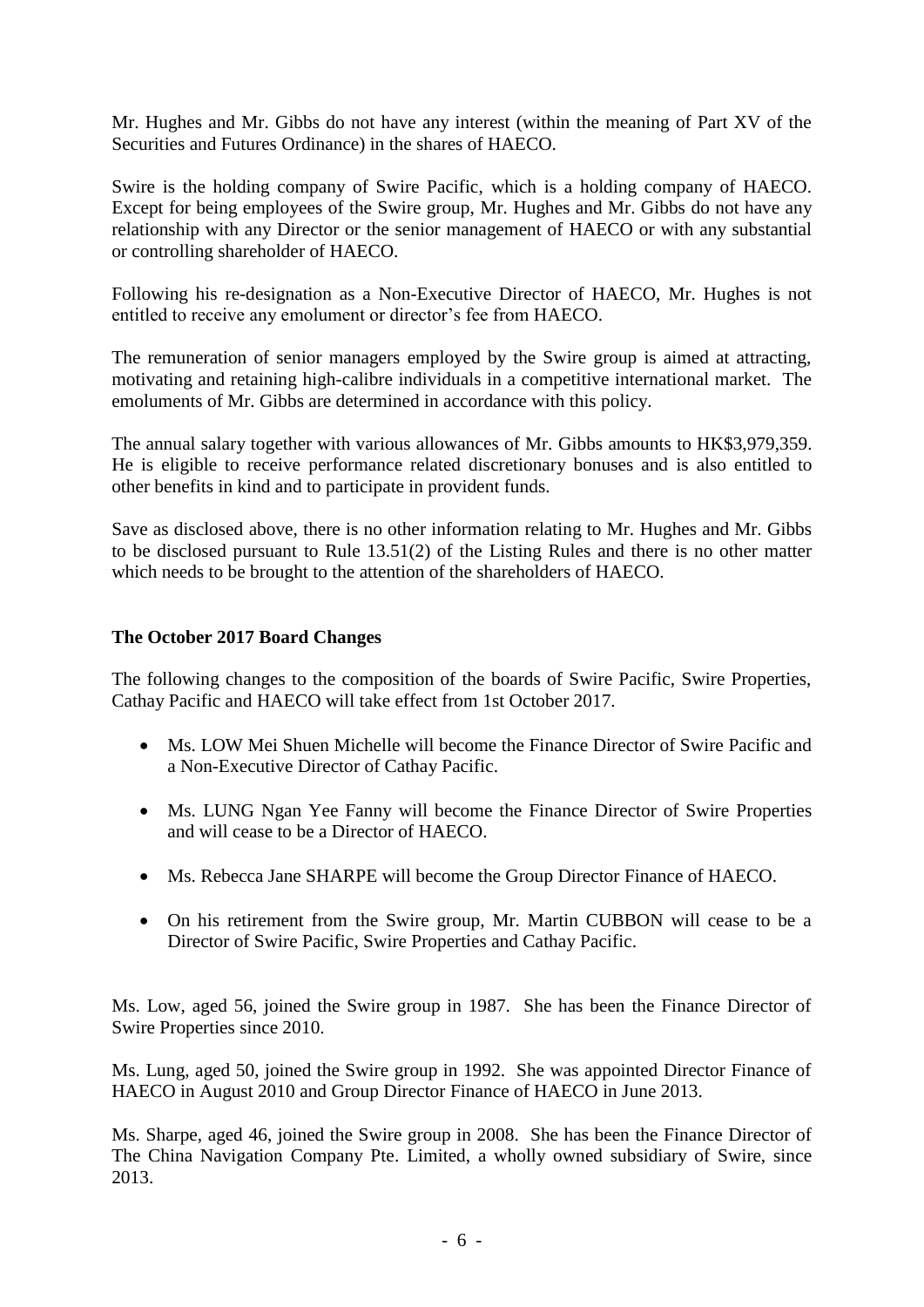Mr. Cubbon, aged 59, joined the Swire group in 1986. He has been a Director of Swire Pacific since September 1998, of Swire Properties since March 2000 and of Cathay Pacific since January 2015. He was also a Director of Cathay Pacific from September 1998 to May 2009 and of HAECO from August 2006 to May 2009. The Boards of Swire Pacific, Swire Properties, Cathay Pacific and HAECO would like to take this opportunity to thank Mr. Cubbon for his distinguished service to their companies and to wish him well for the future.

This announcement, insofar as it relates to changes to the composition of their Boards which will take effect in May or June 2017, is issued by Cathay Pacific and HAECO pursuant to Rule 13.51(2) of the Listing Rules.

This announcement, insofar as it relates to changes to the composition of their Boards which will take effect on 1st October 2017, is issued by Swire Pacific, Swire Properties, Cathay Pacific and HAECO pursuant to Part XIVA of the Securities and Futures Ordinance. Formal announcements under Rule 13.51(2) of the Listing Rules relating to such changes will be made when they take effect.

#### **Investors are advised to exercise caution in dealing in shares of Swire Pacific, Swire Properties, Cathay Pacific and HAECO.**

#### **Directors of Swire Pacific**

As at the date of this announcement, the Directors of Swire Pacific are:

Executive Directors: J.R. Slosar (Chairman), G.M.C. Bradley, I.K.L. Chu, M. Cubbon, A.K.W. Tang; Non-Executive Directors: M.B. Swire, S.C. Swire; and Independent Non-Executive Directors: T.G. Freshwater, C. Lee, R.W.M. Lee, G.R.H. Orr,

#### **Directors of Swire Properties**

M.C.C. Sze and M.M.T. Yang.

As at the date of this announcement, the Directors of Swire Properties are:

Executive Directors: J.R. Slosar (Chairman), G.M.C. Bradley, M.M.S. Low; Non-Executive Directors: M. Cubbon, P. Healy, R.S.K. Lim, M.B. Swire; and Independent Non-Executive Directors: S.E. Bradley, L.K.L. Cheng, P.K. Etchells, S.T. Fung and S.C. Liu.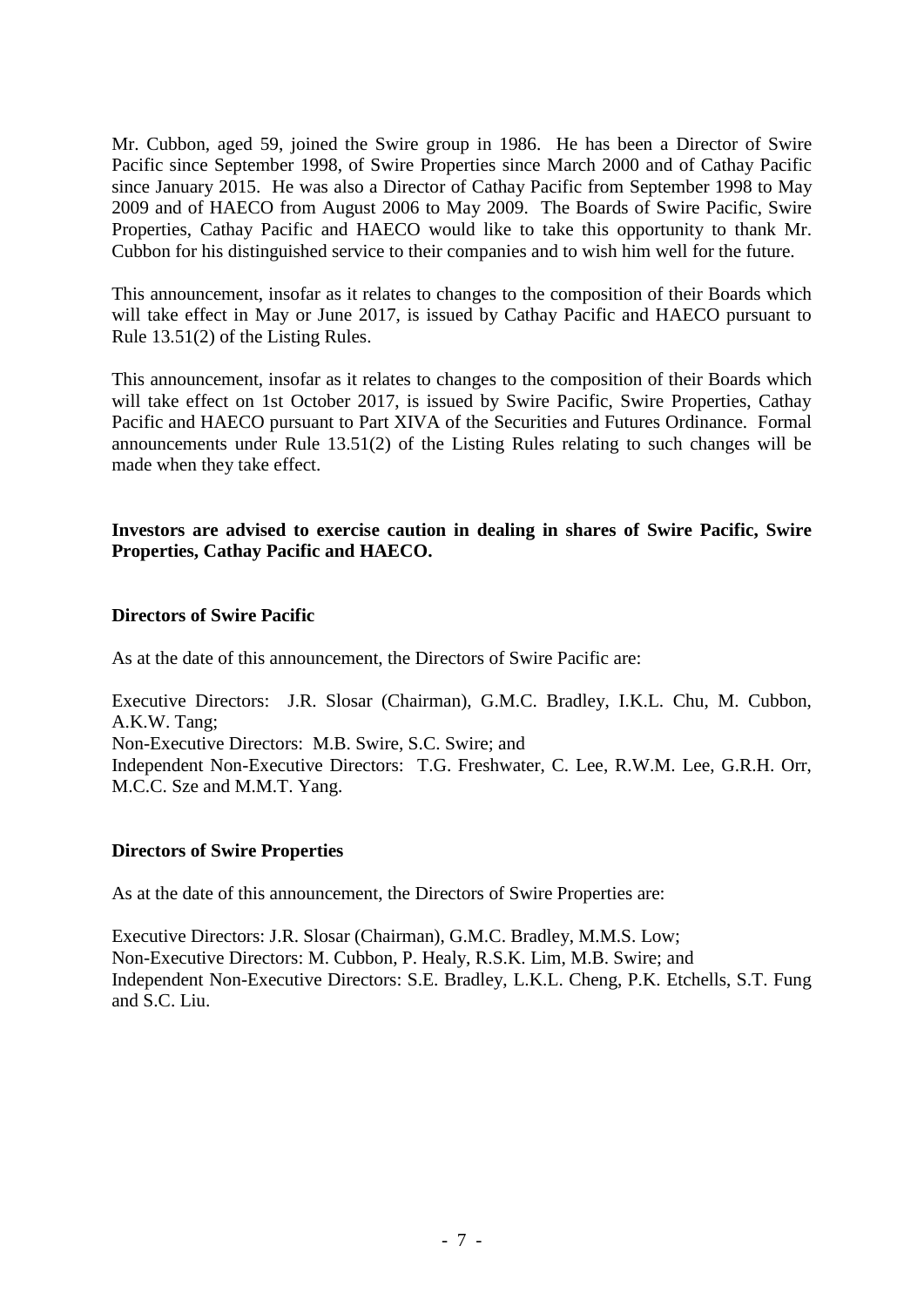#### **Directors of Cathay Pacific**

As at the date of this announcement, the Directors of Cathay Pacific are:

Executive Directors: John Slosar (Chairman), Ivan Chu, Rupert Hogg, Martin Murray, Algernon Yau;

Non-Executive Directors: Cai Jianjiang, Martin Cubbon, Song Zhiyong, Merlin Swire, Samuel Swire, Xiao Feng, Zhao Xiaohang; and

Independent Non-Executive Directors: John Harrison, Irene Lee, Andrew Tung and Peter Wong.

#### **Directors of HAECO**

As at the date of this announcement, the Directors of HAECO are:

Executive Directors: J.R. Slosar (Chairman), W.E.J. Barrington, G.T.F. Hughes, F.N.Y. Lung, A.K.W. Tang; Non-Executive Directors: C.P. Gibbs, M.B. Swire; and Independent Non-Executive Directors: R.E. Adams, B.Y.C. Cha, Y.K. Leung, J.L. Lewis and P.P.W. Tse.

By Order of the Board **SWIRE PACIFIC LIMITED** 太古股份有限公司 David Fu Company Secretary

Hong Kong, 12th April 2017

By Order of the Board **SWIRE PROPERTIES LIMITED** 太古地產有限公司 David Fu

Company Secretary

Hong Kong, 12th April 2017

By Order of the Board **CATHAY PACIFIC AIRWAYS LIMITED** 國泰航空有限公司 David Fu Company Secretary

Hong Kong, 12th April 2017